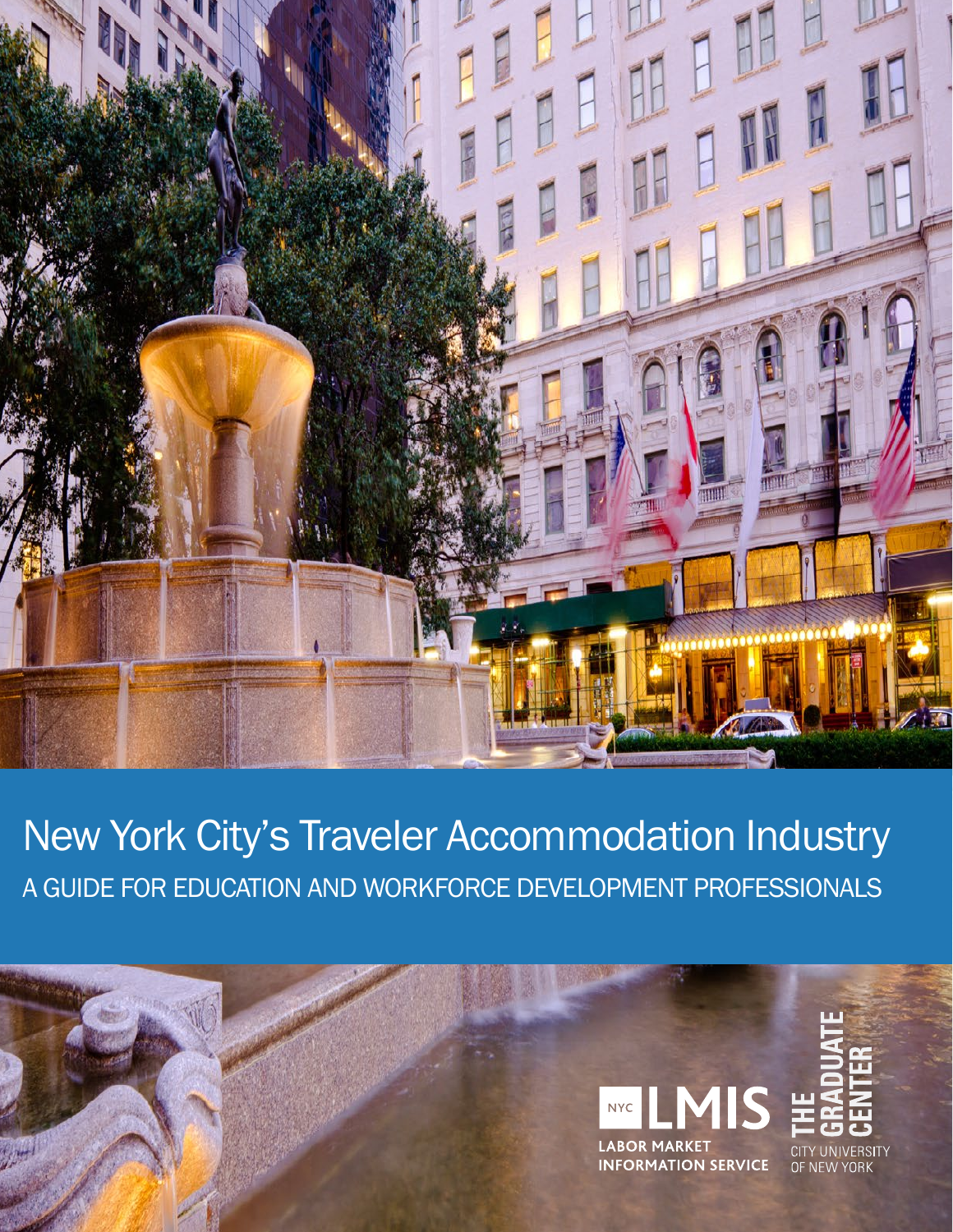### ACKNOWLEDGEMENTS

The primary author of this report is Ronnie Kauder, senior associate of the New York City Labor Market Information Service (NYCLMIS). Lesley Hirsch, director of the NYCLMIS provided analytical and writing support; research associates Jonathan DeBusk and Lee Hachadoorian provided additional analytical support.

NYCLMIS expresses its gratitude to the many people who participated in this study through interviews and focus groups (listed in Appendix B). The NYCLMIS also wishes to thank NYC & Company for their assistance in contacting representatives from labor and management and other industry experts. We are grateful to the New York City Employment & Training Coalition for polling its members and arranging the logistics for the training provider focus group. Additionally, NYCLMIS would like to acknowledge the comments and feedback from members of the Deputy Mayors' Workforce Collaborative, with special appreciation to Urvashi Kaul, former Assistant Director of the Center for Economic Transformation at the NYC Economic Development Corporation and Nnenna Lynch, Senior Policy Advisor to the Deputy Mayor of Economic Development. Thanks also to the New York State Department of Labor for responding to our various, special data requests.

*\*Any references to trademarks, proprietary products, or company names in this report are intended for description only and do not constitute or imply endorsement or recommendation by the NYCLMIS or by the Deputy Mayors' Workforce Collaborative.*

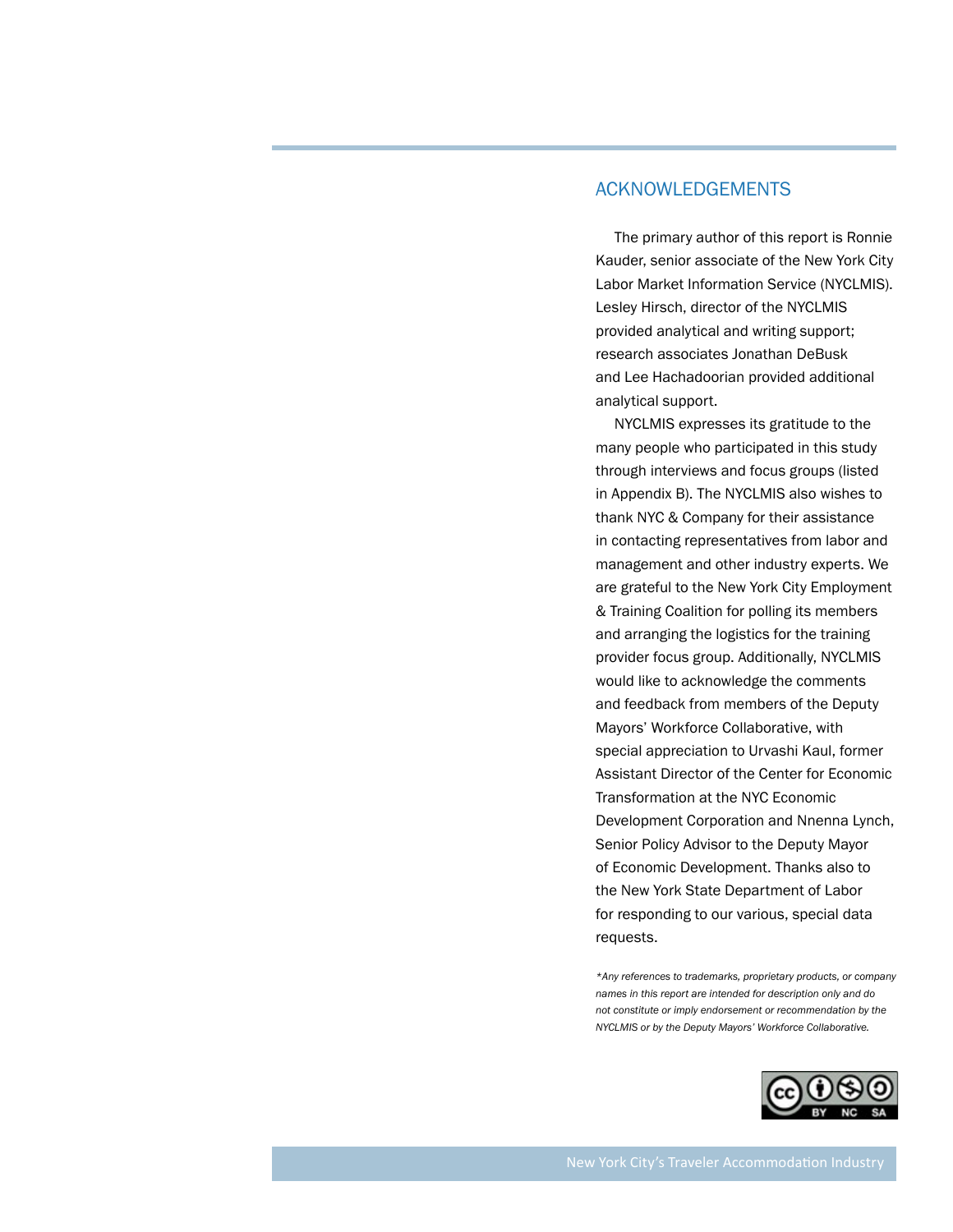# EMPLOYMENT IN NEW YORK CITY'S TRAVELER ACCOMMODATION INDUSTRY

### EXECUTIVE SUMMARY

New York City is an increasingly popular destination for business and leisure travelers. In 2012, the City hosted 52 million visitors—up 44 percent from ten years earlier. Most visitors stay at hotels and other types of lodging places, making traveler accommodation an important segment of travel and tourism in New York City.

The New York City Labor Market Information Service, housed at the Center for Urban Research at the CUNY Graduate Center, undertook this research on the traveler accommodation industry on behalf of the Deputy Mayors' Workforce Collaborative, a committee of several New York City agencies responsible for local education, workforce and economic development policy. The research is intended to inform workforce preparation and encourage demand-driven programs and practices that align with the staffing needs of the industry.

Through an analysis of available statistical information, a review of business literature, and interviews and focus groups with industry experts (business owners, trade association and labor union representatives, and education and training providers), this research: **<sup>i</sup>**

- Reviews the nature and dynamics of the industry as it operates in New York City so that workforce professionals can anticipate employment opportunities;
- Presents, in the context of these business dynamics, where jobs are located and how

much they have grown or contracted in the recent past;

- Details the types of occupations that are available to jobseekers, the education and training these jobs typically require, how much they pay, and the number of people working in each;
- Describes how people get jobs in the industry, where and how they are trained, and once employed, how they advance; and
- Presents the demographic characteristics of the workforce in 2000 and 2010 to help readers understand important educational and age-related trends that may affect future demand.

The final section of the report includes key findings and their implications for various actors within the workforce system. They are summarized in this executive summary.

#### Key Findings

#### *About the Industry*

■ *Traveler accommodation is a thriving industry in New York City that has grown in recent years*. Hotel room inventory increased by 22 percent between 2006 and 2011, and is projected to grow by another seven to 10 percent between 2012 and 2014, with new hotel construction projects already underway. The industry's growth has been fueled by an increase in visitors to the City, favorable conditions for commercial real estate development, and zoning regulations that

*Employment in the traveler accommodation industry increased by 15 percent between 2006 and 2011, a much higher rate than employment in New York City's private sector as a whole.*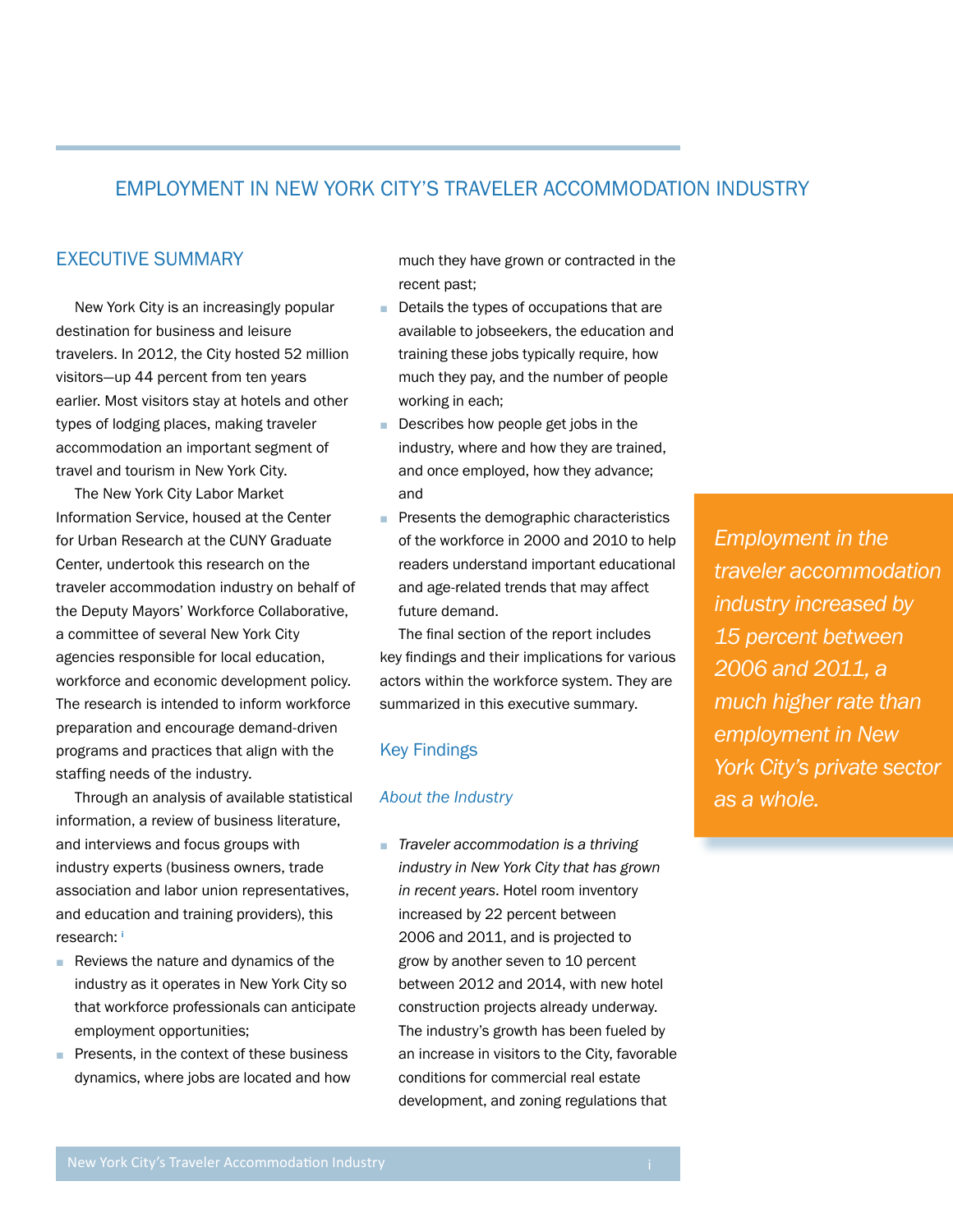*Average pay in the industry, at \$53,045 is above the citywide median, which is \$45,540. Pay is highest in Manhattan at \$55,390.*

allow hotel construction in commercial and light manufacturing districts. Much of the increase in travel can be credited to the perception of New York City as a safe, fun place to visit, combined with efforts by the Bloomberg Administration to bring attractions to New York City and market its distinctive features.

- *The hotel industry is heavily concentrated in Manhattan*; however, in recent years, there has been more development than ever in Brooklyn, Queens, and Staten Island. Job growth has been strong and is expected to continue into the next few years.
- *The hotel industry in New York City is highly unionized, most notably in Manhattan and in full-service hotels*. This workforce enjoys good pay and benefits, and the union rates influence pay and benefits in some nonunion hotels.
- *There are more limited-service hotels and boutique hotels*. Within these types of hotel, the employment profile is different. There may be fewer types of jobs, and because many limited-service hotels are non-union, employees may be asked to help out in almost any area.
- *There is more contracting out of certain functions*, such as food and beverage services, and laundry services. Some opportunities for work in hotels can be found with firms that provide these types of contracted services.

#### *Employment and Wage Trends*

■ *During the period between 2006 and 2011, employment in the traveler accommodation industry grew by 15* 

*percent*, a much higher rate than for the overall private sector in New York City, but slightly lower than the increase in hotel room capacity.

- *Largely because of the degree of unionization, average pay, at \$53,045, is above the citywide median of \$45,540*. Average pay is highest for jobs in Manhattan, at \$55,390, and lowest for jobs in Staten Island at \$21,287. Average pay has not kept pace with inflation over the past 11 years except in Manhattan.
- *Turnover is low, especially in the unionized jobs*. This is because pay is relatively good for jobs that do not require high levels of education, such as room attendant. Low turnover has resulted in a workforce that is older. In 2010, more than 50 percent of the traveler accommodation industry workforce was over the age of 45 versus 40 percent of the total employed workforce in New York City.
- *There are employment opportunities in many different kinds of jobs*, from room attendants to maintenance to front desk positions to all types of management jobs. These jobs are held by people with all levels of education, although recent trends point to higher levels of education in all types of jobs.

### *Recruitment, Retention, Training, and Advancement*

■ *To recruit and screen applicants, hiring managers use methods and organizations that have been effective for them in the past.* Current hiring practices described by both hoteliers and training providers involve extensive employee selection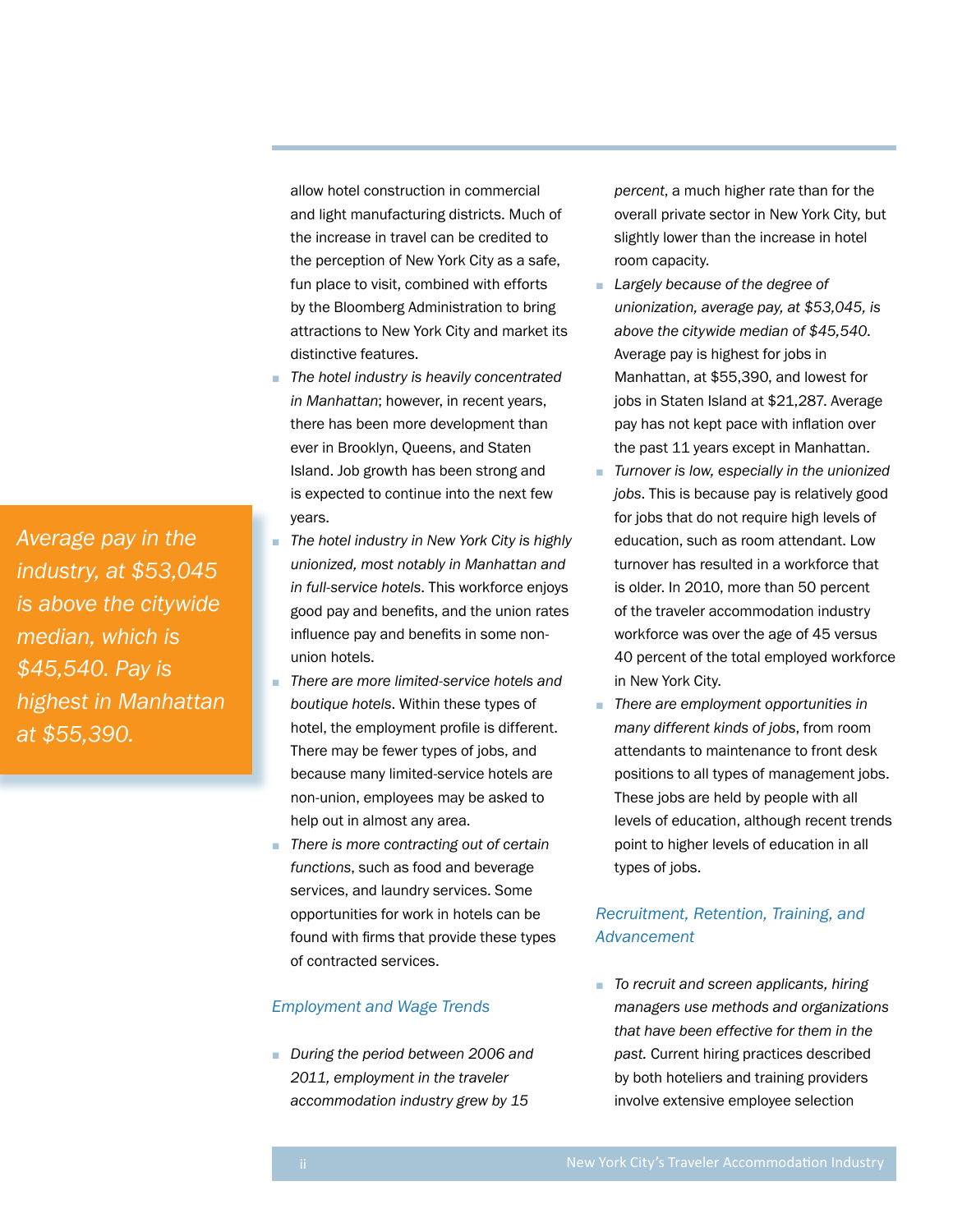efforts. In addition to online tests, candidates commonly go through several interviews to be considered for work, and hoteliers often interview several candidates for each position.

- *In addition to listing positions on-line (or, for unionized positions, with the union in case there are people on layoff from these positions), hoteliers report a variety of recruitment relationships*—with community colleges, universities, private and nonprofit organizations—that they believe work well for them.
- *To fill vacancies, employers often recruit through their existing employees.* Wordof-mouth and networking play a role in learning about jobs in the industry.
- *Appearance can be very important.* By all accounts, personal appearance and grooming is highly valued, especially for customer-facing jobs.
- *Employers can afford to be selective.* Because of the relatively good pay and benefits at unionized hotels, competition is strong. The selection process appears to be extensive, even for the most entry-level job.
- *Employers do not report having difficulty filling positions that require less education*  but do report having moderate difficulty finding managers of all types, especially those with experience in the industry in New York City. Based on a review of "real time" labor market information, the greatest employment demand in the industry is for managers and guest service agents, jobs that typically require higher levels of education and, in the case of managers, experience. Several hoteliers mentioned the need for people

to work in revenue management, as hotels are now updating prices and meeting market demands on a daily basis through advanced market analytics.

- *It appears that there is upward mobility in the industry*—both in terms of increased levels of responsibility and pay—for people who are ambitious, flexible, and customerservice oriented.
- *The employers interviewed as part of this study had little past experience with and expressed little current need to create new partnership arrangements beyond those they already have with public sector agencies for recruitment and screening.* That being said, New York State Department of Labor officials report that the industry used to work with the agency to recruit individuals for the union positions. Also, the Department of Small Business Services, through NYC Business Solutions, often works with new hotels that are recruiting.

#### *Education and Training*

■ *There is a broad range of education and training programs at all levels to prepare people for work in this industry.* These range from top hotel management schools such as Cornell and NYU, to two- and four-year hospitality, travel/tourism and culinary arts degree programs at several colleges within CUNY and other local universities, training programs run by non-profit organizations, and hospitalitycareer-themed academies operated by the New York City Department of Education. In general, these institutions are well-informed about the industry and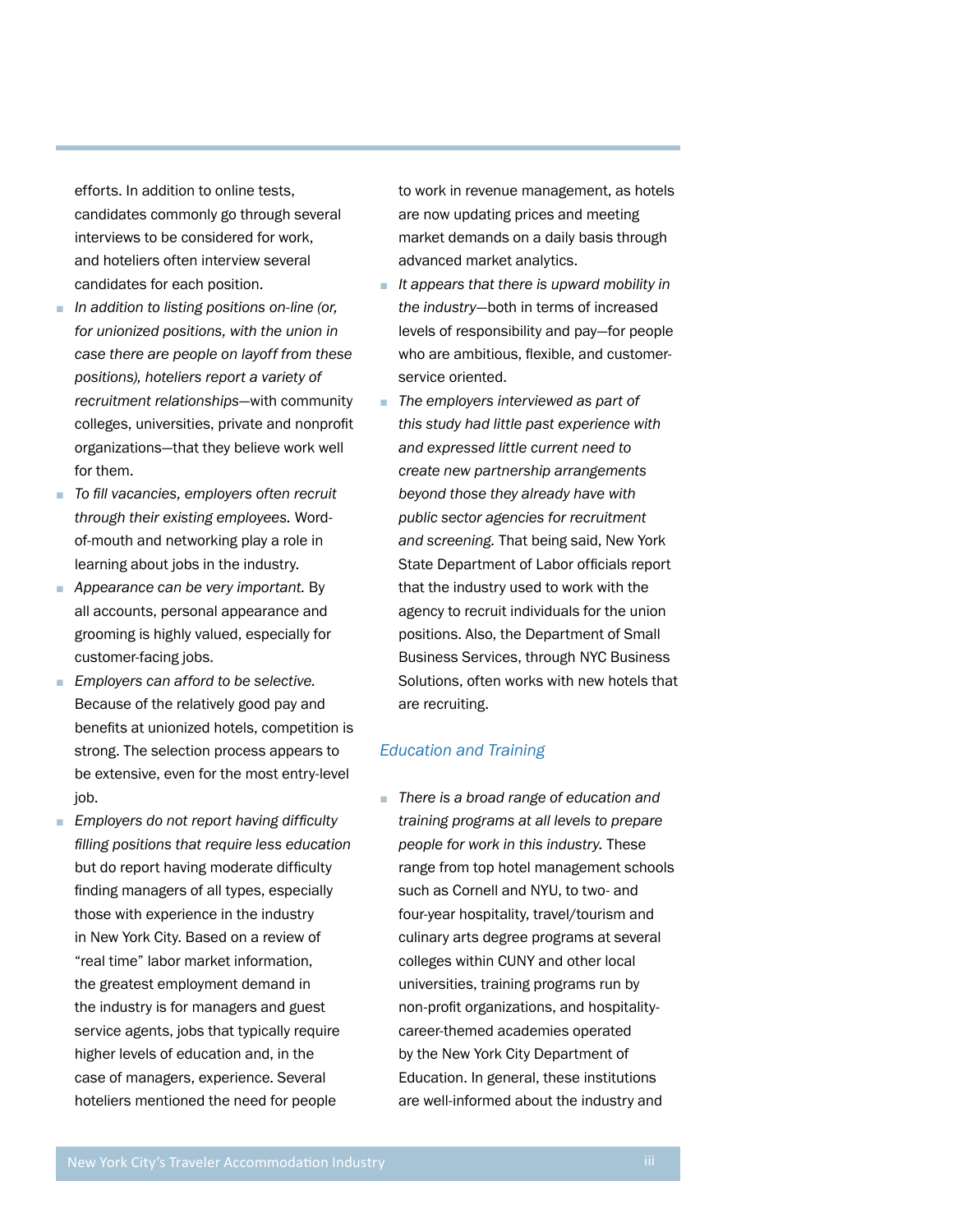make every effort to engage students in internships or work assignments in the industry before graduation. Internships are more common among college students, but more difficult to arrange with adults who are not in college and with high school youth.

### *Characteristics of the Current Workforce*

■ *The industry's workforce is diverse.* Most (67 percent) are foreign-born. They reside in all five boroughs, with the greatest proportion living in Queens. The proportions of white, black, Hispanic and Asian workers are all in the 21 percent to 27 percent range. There are more men than women working in the industry. More than half the workforce is 45 years of age or older.

# Implications for Workforce **Development**

The following are the major implications of the research findings for different groups of professionals that help people secure jobs and meet employer demands in the industry.

### *For Career Counselors and Jobseekers*

- Counselors should advise jobseekers that people who like a fast pace and enjoy dealing with customers/guests thrive best in the "front-of-the-house" occupations in the industry, such as food servers and guest service agents.
- There is no central clearinghouse or "cookie-cutter" way to land a job in the industry. Jobseekers need to hone their

job search and networking skills to find opportunities and land a job.

- In general, industry hiring picks up in the weeks before peak demand, in early fall and during winter holidays. Job searches in summer and early fall are likely to yield more openings than during other times of year.
- Opportunities for jobs that require comparatively less education—e.g., room attendants and wait staff—are highly competitive. Jobseekers should be prepared to make multiple efforts to "get their foot in the door," and possibly undergo rigorous vetting during the interview process.
- Entry-level jobseekers should be coached to expect to work different jobs or offhours/holidays until they have gained experience or seniority in the industry.
- Jobseekers and counselors should regularly visit industry and employerspecific online job boards, such as [hcareers.com](http://hcareers.com), [highgatecareers.com](http://highgatecareers.com), [careers.hershahotels.com](http://careers.hershahotels.com) and hotel websites. LinkedIn is also a popular site for employers to advertise for office and management positions.

# *For Program Managers and Job Developers*

- At the time of this report, there is uncertainty about future economic conditions in Europe and Asia. Providers should keep track of these conditions and how they influence consumer demand for hotels in New York City.
- Workforce providers should expect to spend more time and effort to establish

*The industry's workforce is diverse. They reside in all five boroughs. Most are foreign-born.*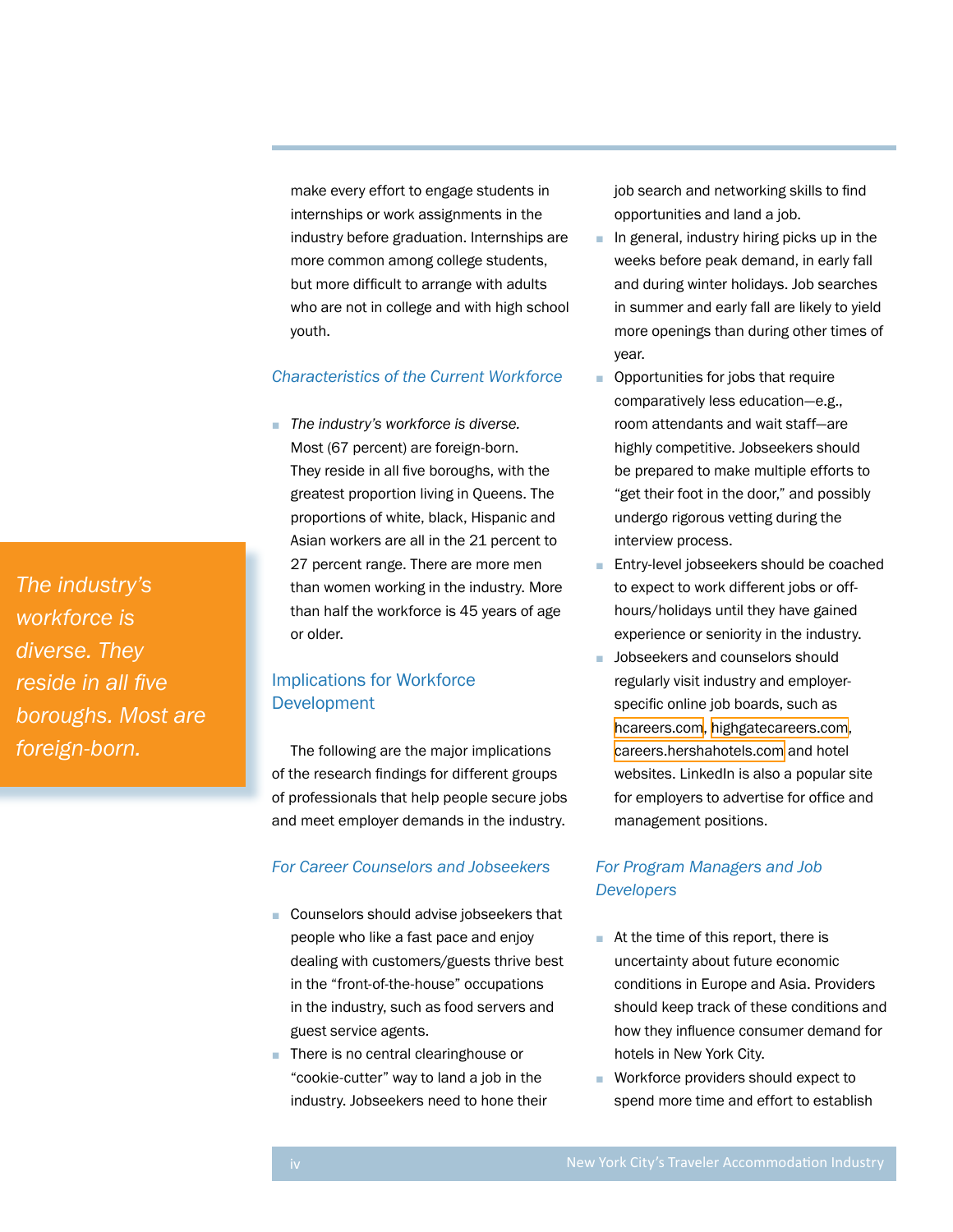trust and cultivate strong working relationships with human resources managers in the traveler accommodation industry than they do in other industries.

■ When new lodgings open, multiple positions have to be filled. Job developers should stay current about industry conditions and identify upcoming hotel construction projects.

#### *For Policy Makers*

- Postsecondary programs in hospitality and culinary arts arrange credit-bearing externships and internships with the industry. Opportunities for adults who are not in higher education—and for younger people—are much more uncommon. Agencies can be helpful by working with industry leaders to find ways of expanding internship opportunities.
- According to employers consulted in the course of this research, the industry's current recruitment, screening and hiring practices are effective at finding qualified candidates. Sector-specific workforce programs will likely have to mount convincing arguments that their services can improve upon the industry's existing practices.